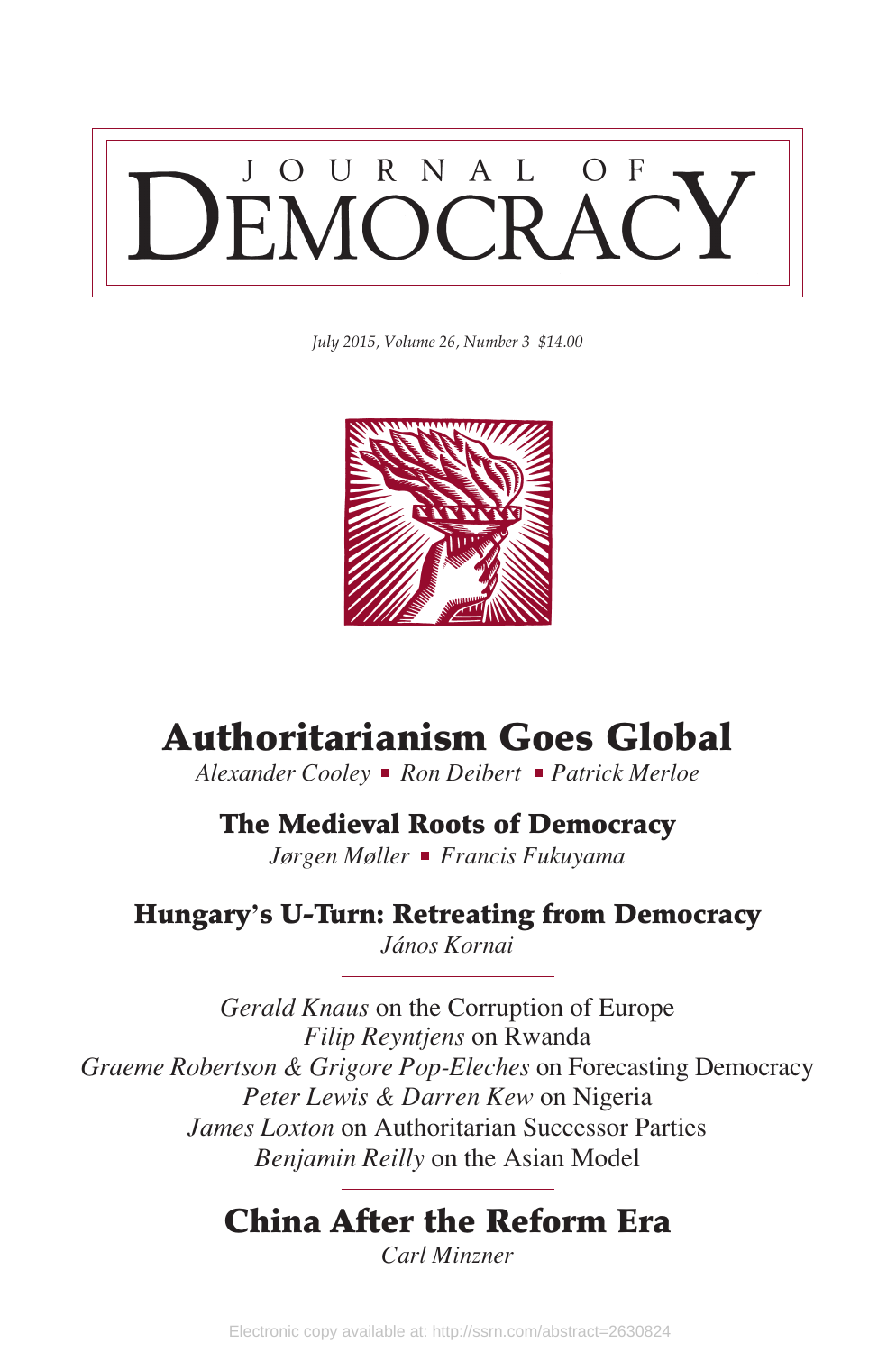## China After the Reform Era

#### *Carl Minzner*

*Carl Minzner is a professor at Fordham Law School who specializes in Chinese law and governance. His essay "China at the Tipping Point: The Turn Against Legal Reform" appeared in the January 2013 issue of the* Journal of Democracy.

In an era of democratic decline, authoritarian rule is receiving a careful new look. Their fingers having been burned in Iraq and Afghanistan, U.S. policy makers have backed away from the democracy-promotion agenda identified with prior administrations. Authoritarian regimes in Cuba, Iran, and Burma were once scorned by Washington elites. Now these regimes are targets of cautious diplomatic outreach.

A new tone has entered academia as well. During the 1990s, experts spoke confidently about a "third wave" of democratization. Now they characterize the decade since 2005 as one of "democratic recession" and "authoritarian resurgence."1 Even Francis Fukuyama has altered course. Struck by a plethora of unsuccessful democratic transitions in Russia, Africa, and the Middle East—he now cautions readers to focus less on the high-minded goal of building liberal democracy, and more on constructing the basic machinery of rule by an efficient state.<sup>2</sup>

Given this, one can understand why China might seem attractive today. Compared with the steadily escalating turmoil in the Middle East and the slow-moving train wreck of Russia and Ukraine, China appears a relative haven. There is no revolution and no civil war. For roughly three decades, economic growth averaged 10 percent a year. On the surface, China seems the very incarnation of the efficient state machine that Fukuyama calls for. But a closer look at the four decades of China's reform era reveals a different truth. China's heady accomplishments have been grounded in a set of norms and policies—political, economic, and ideological—adopted in the last quarter of the twentieth century. These are now unraveling.

Since 1989, Beijing has firmly adhered to one core principle: Uphold the rule of the Chinese Communist Party (CCP) at all costs. Naturally,

*Journal of Democracy Volume 26, Number 3 July 2015 © 2015 National Endowment for Democracy and Johns Hopkins University Press*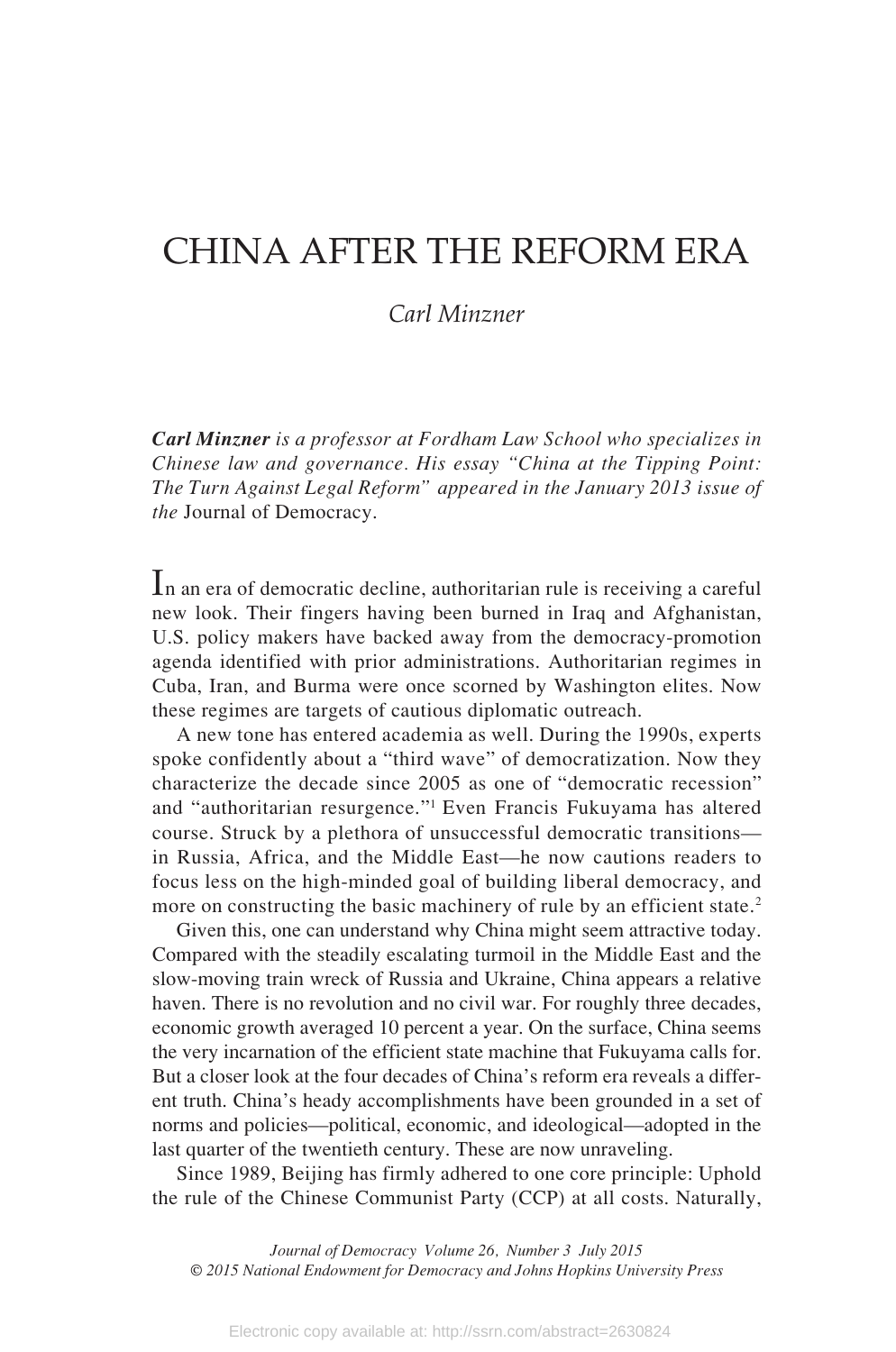this has led Chinese leaders to take political liberalization off the table. But it has also led them to undermine the very governance reforms that have been key to the resilience shown by China's authoritarian regime. Put simply, in their drive to retain political power, CCP leaders have eroded the late-twentieth-century bedrock on which China's success has been built. Rather than serving as the poster child for successful authoritarian governance, China is actually an example of the perils of failing to undertake political reform.

#### **The Birth of Reform, 1978–89**

In the late 1970s, few would have deemed China a successful authoritarian model. It was unstable, isolated, and poor. Socialist planning had rendered it an economic basket case, with a per capita income lower than that of Afghanistan, India, or Zaire. Decades of political radicalism under Mao Zedong had left China in disarray. Mao's preference for ruling as supreme leader ("the great helmsman") through mass movements destabilized state and society alike. During the chaos of the Cultural Revolution (1966–76), bureaucratic and legal institutions collapsed entirely. Universities shut their doors. Intellectuals were sent to do hard labor in remote rural areas. Nor was the political elite above the fray. Individual leaders and their families regularly rose and fell with the shifting winds of court politics. Serving as Mao's heir apparent was positively hazardous to one's health. The first two ended up dead, while Mao's wife, who had tried to usurp power in his waning years, was arrested after Mao's own death in 1976.

Deng Xiaoping's rise to power in 1978 marked a dramatic shift. The searing experience of the Cultural Revolution convinced him and other leaders of the need for deep change. They stabilized elite politics. Unlike Mao, Deng never exercised one-man rule. In part, this was because CCP elders elevated other figures, particularly Chen Yun, to the top ranks as a check on Deng. But Deng's own preferences also played a role. He eschewed Mao's cult of personality, opting instead for a low-key management style marked by a search for consensus among top leaders.

Under Deng, party governance was regularized. Mass movements faded. There was less stress on ideology, and more on results. In his famous words, "It does not matter if a cat is black or white, so long as it catches mice." Merit-based systems were established to recruit and promote new officials. Orderly retirement procedures were adopted to clear out the elderly. China thus avoided the fate of the Soviet Union in the 1980s, where leadership ranks resembled a slowly decaying geriatric ward. Political purges, once so fierce, grew rarer and milder. Although Deng's first two handpicked successors were forced to resign following outbreaks of student unrest during the late 1980s, neither was physically harmed, nor were their families targeted.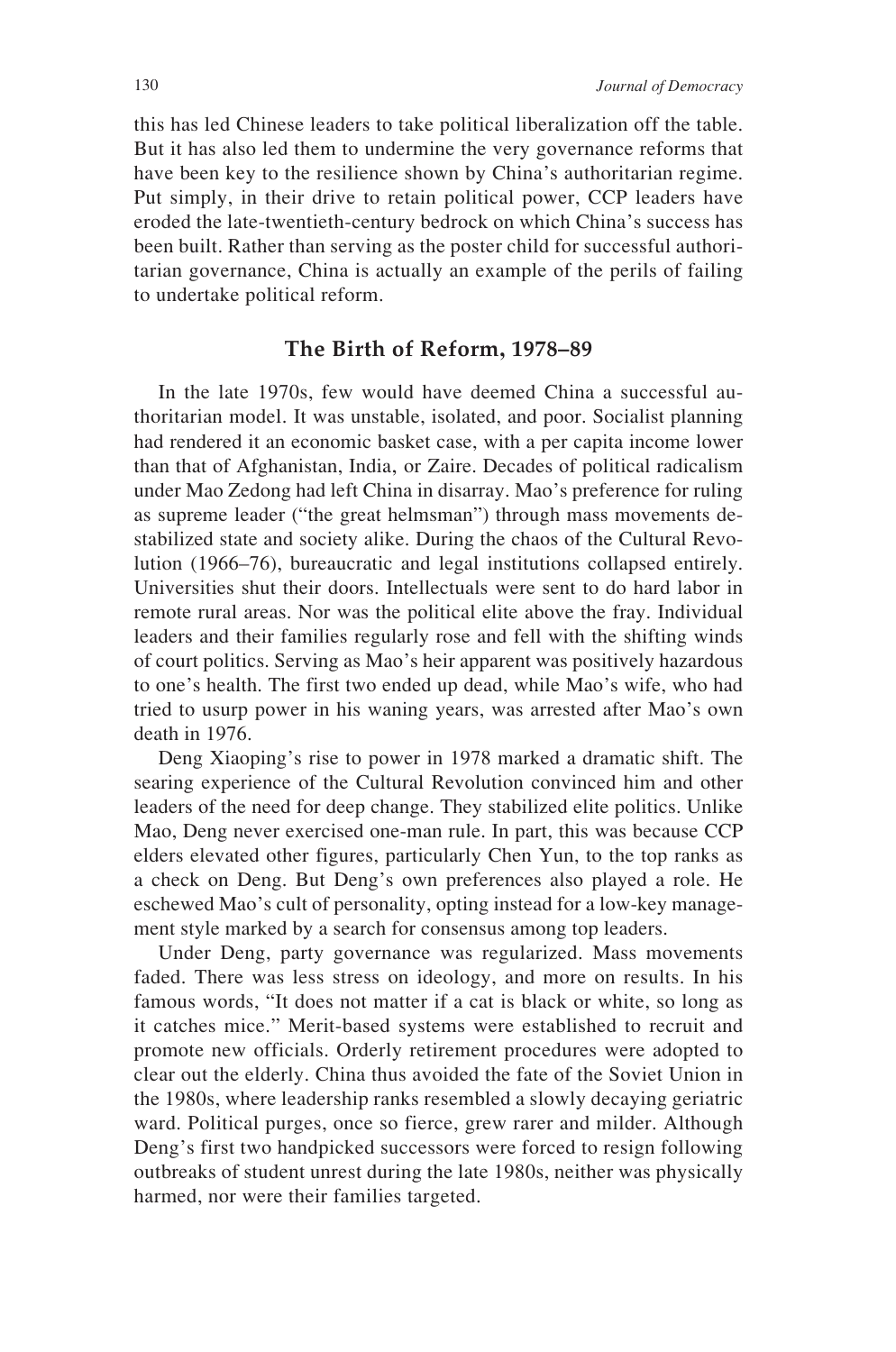The rest of the Chinese bureaucracy swung back toward institutionalized governance as well. No longer were the rules of the game supposed to shift with each new leader.3 Legal reform became a hallmark of the post-Mao era. Authorities issued hundreds of new statutes and regulations, constructing a comprehensive framework of criminal, civil, and commercial law. They reopened law schools. Thousands of new graduates began to flow into the courts and other government legal bureaus that rose from the ashes of the Mao years.

Economically, the 1980s saw dramatic improvements in standards of living. Collectivized agriculture unraveled. Market incentives were introduced. Rural incomes soared, lifting hundreds of millions out of crushing poverty. The urban-rural gap narrowed. As Yasheng Huang points out, "Chinese capitalism—*in the 1980s*—was also a poor man's affair."4 Financial liberalization led to expanded credit in the countryside. Rural entrepreneurship boomed as township and village enterprises grew.

Socially, China gradually opened up. Authorities backed away from the pervasive ideology that had characterized the Mao era. The Party no longer had any deep interest in controlling citizens' internal beliefs, just their public actions. Churches, mosques, and temples reopened. So did colleges and universities. Official controls over the lives of citizens eroded. As ration coupons and state employment gave way to market forces, people became less dependent on bureaucrats. When greener pastures beckoned in the next county or province, many began to simply pick up and leave. And as China turned outward, foreign students, businesspeople, and ideas began to flow in.

By the late 1980s, such trends had culminated in an unusually open atmosphere. Relaxed religious policies had generated improved relations between the state and ethnic groups such as the Muslim Uighurs and Buddhist Tibetans, including a series of talks between representatives of Beijing and the Dalai Lama. Intellectuals gathered in Beijing salons to debate liberal reform. In these years, even state television could air controversial programs such as *River Elegy* (1988), which critiqued traditional Chinese culture and urged greater exposure to the outside world as a means to modernize China.

Chinese authorities themselves began to experiment with yet deeper reform. Controls over the media were relaxed. And in 1987, under reformminded CCP general secretary Zhao Ziyang, they edged tentatively toward separating the Party from the organs of government—the furthest steps toward meaningful political reform that China has seen to date.

#### **Constrained Reform, 1989–2003**

Then came Tiananmen. After a period of seeming indecision, the party-state came crashing down on the 1989 student democracy movement with savage repression. Reform experiments were cut short. Party elders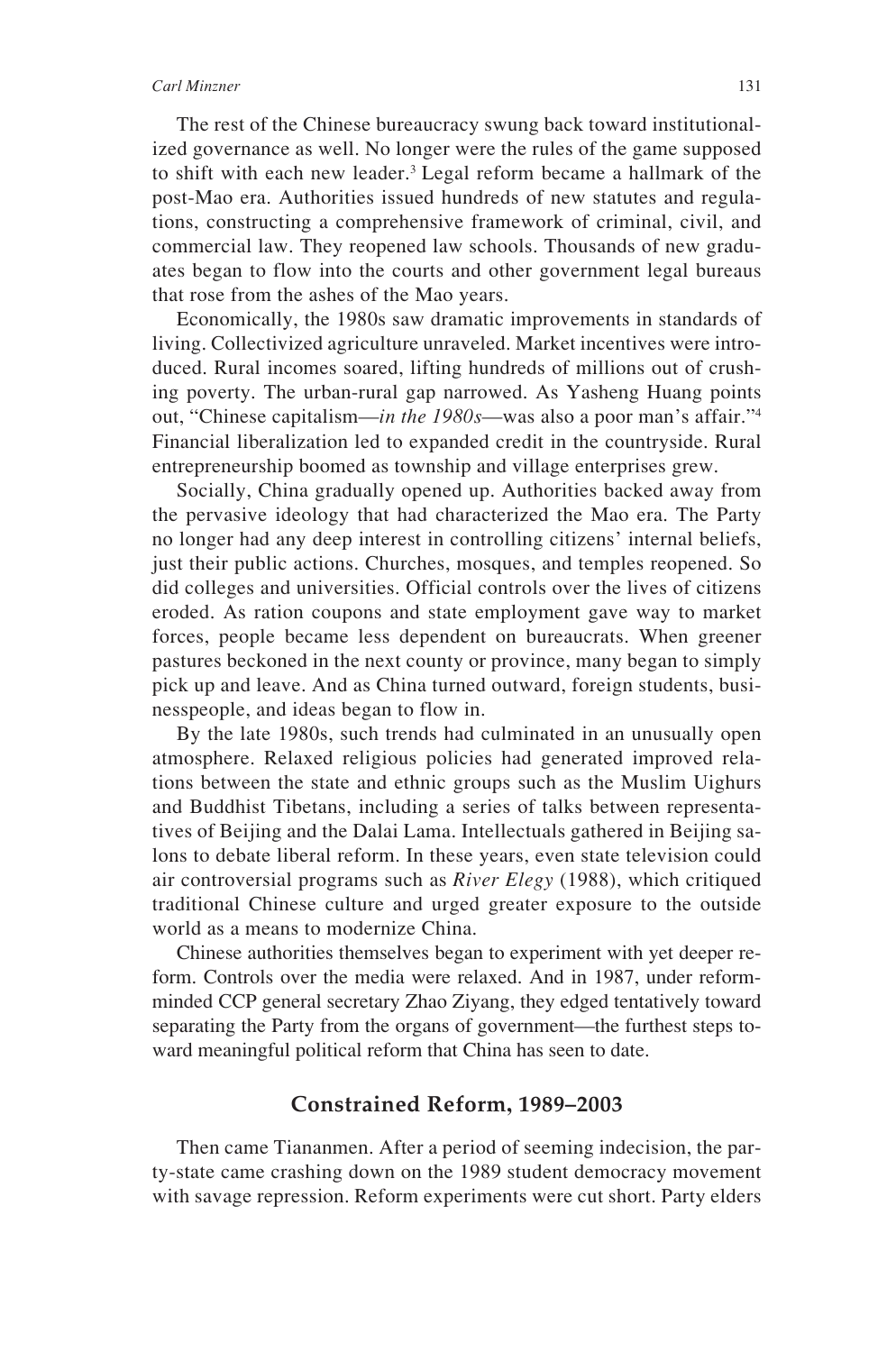sacked Zhao, purged reformists from the bureaucracy, and reinstated tight controls over the media and government. Horrified by the fate that began to overtake the communist regimes of Central and Eastern Europe

*By 2002, CCP leaders had managed to turn communist orthodoxy on its head—redefining Party tenets to accept selfmade billionaires into the CCP itself. Money and power thus fused into "red capitalism."*

just a few months after the Tiananmen Square crackdown of June 1989, the CCP chiefs set their faces implacably against fundamental political reform.

With an existential crisis looming, Deng Xiaoping moved carefully. Viewing the politics of leadership succession as a major driver of the Soviet collapse, Deng eased the older generation of CCP leaders into retirement. He crowned his own political heir, Jiang Zemin (1989), and anointed Hu Jintao as Jiang's eventual successor. Combined with increasingly regularized

promotion and retirement standards, this brought an unusual degree of stability to the Party bureaucracy for roughly two decades, lasting even beyond Deng's death in 1997.

Party authorities took other preventive measures as well. In 1991, they established an embryonic new bureaucracy to coordinate responses to social unrest and nip incipient protests in the bud.<sup>5</sup> That same year, they launched a nationalistic "patriotic-education" campaign in schools and the media.6 During the 1990s, movies focusing on atrocities that Japan had committed in China during the 1930s and 1940s steadily migrated to the center of the state-run entertainment industry. "Patriotic education" also spread to Tibet, which had experienced its own unrest in 1988. Party authorities sent cadres into Buddhist monasteries to press monks to publicly renounce the Dalai Lama.

Although fundamental political change was out, limited institutional reforms were not. Central authorities desired better means to cope with the mounting conflicts brought by rapid social change. Administratively, they sought new ways to monitor their local agents. Giving citizens limited powers—to challenge local officials in court, offer opinions through legislative channels, or choose village officials through grassroots elections—looked like a solution. The 1990s saw law and litigation become a new state mantra. Authorities professionalized the judiciary and privatized the bar. In 1997, "rule according to law" became a core CCP slogan, enshrined in the constitution two years later.7

Deng remained convinced that economic development was the key to modernizing China and avoiding the USSR's fate. Overcoming resistance within the CCP, he reinvigorated market reforms in 1992. Labor markets were liberalized. State-run systems for allocating jobs and housing gradually dissolved. By the late 1990s, this culminated in the full privatization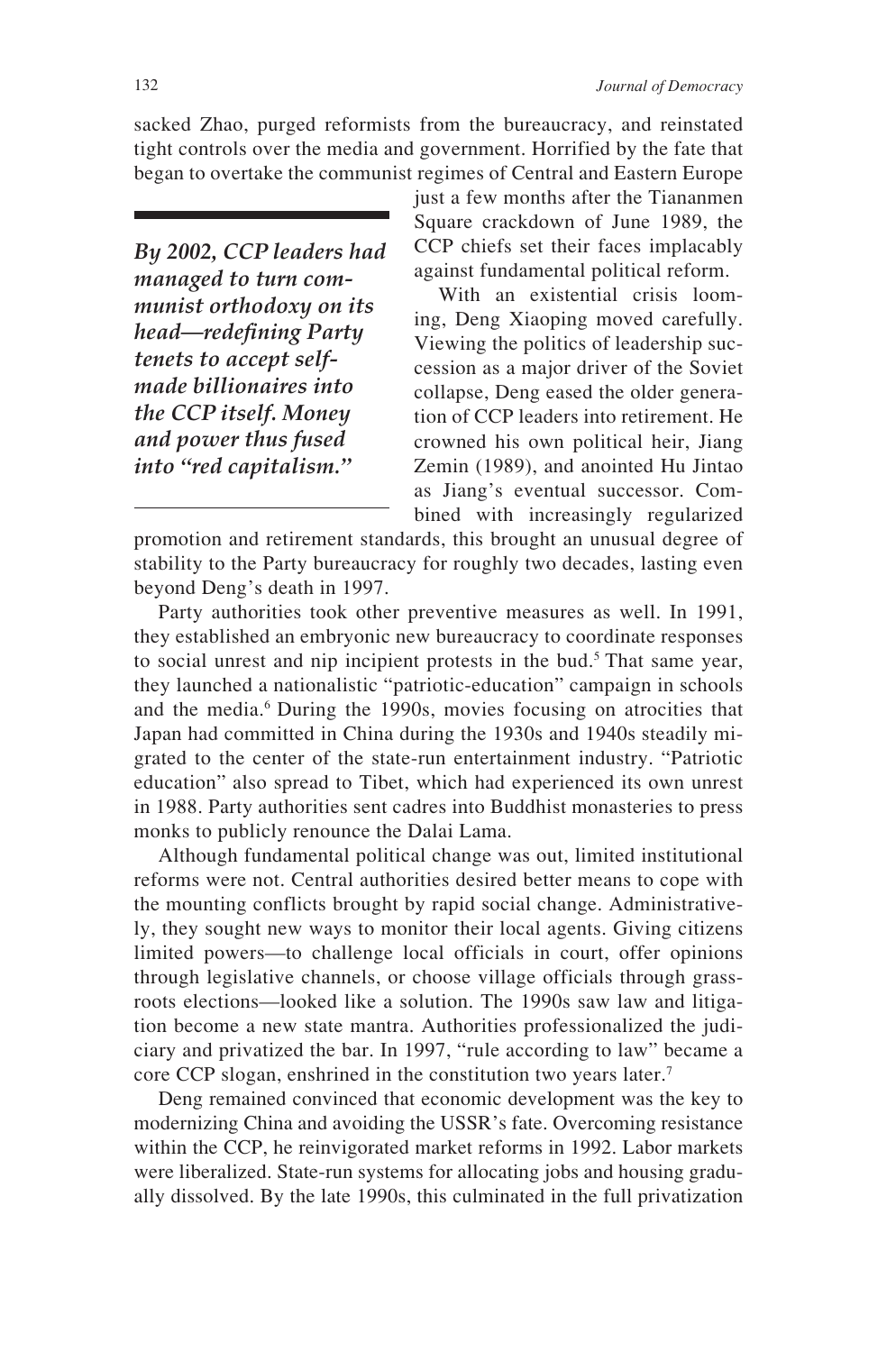of urban housing in China. As the economy boomed, college graduates were left to their own skill, luck, or connections to make their careers and fortunes. Instead of going to work in state-owned enterprises, many sought jobs in the now-recognized private sector, including the growing numbers of foreign firms seeking to do business in China. Party leaders stood ready to welcome the newly wealthy with open arms. By 2002, they had managed to turn communist orthodoxy on its head—redefining Party tenets to accept self-made billionaires into the CCP itself. Money and power thus fused into "red capitalism."8

In the 1990s, China was increasingly open to the outside world. Students flocked to learn English in preparation for overseas study. Joining the World Trade Organization in 2001 meant that China, after decades of isolation, was about to reconnect with global commerce. "Linking up with the outside world" (*yu guoji jiegui*) and adapting Chinese practices to mesh with international norms became national obsessions. Globalization was a source of national pride and state legitimacy.

Such sentiments infused a broader range of state policies. China spent vast sums on a crash expansion of higher education in the late 1990s, seeking to create universities of global repute equal to Harvard or Oxford. Numerically, at least, the effects were dramatic. In just the short period from 1998 to 2000, the number of entering college students *doubled* to two million as classrooms and dormitories overflowed. The surging tide of students fed another trend—the explosion of the Internet. Growing numbers of students began using loosely controlled college online chat rooms to discuss a wide range of topics.

Offline, the 1990s saw a boom in civil society organizations. Some groups were religious; others worked for causes such as women's rights, poverty alleviation, and the like. As Beijing steadily backed away from providing services under a socialist economic model, it left many health and development tasks to citizens. Voluntary organizations naturally sprang up to fill the void. Overseas influences played a role too. International events such as the 1995 UN World Conference on Women, held in Beijing, helped to raise the stature of Chinese domestic organizations, while overseas Chinese in Southeast Asia, Christian churches, and international NGOs such as the Ford Foundation provided crucial financial assistance.

The party-state remained wary. When activists used civil society channels to form political organizations (such as the China Democracy Party, founded in 1998), the regime crushed them. In 1999, Falun Gong members leveraged new online tools to help them stage a surprise demonstration at CCP headquarters in Beijing, during which they peacefully appealed for official recognition of their spiritual movement. After a brief tactical pause, authorities responded by expanding the "stabilitymaintenance" organs set up in 1991 and turning them against Falun Gong in a brutal eradication campaign.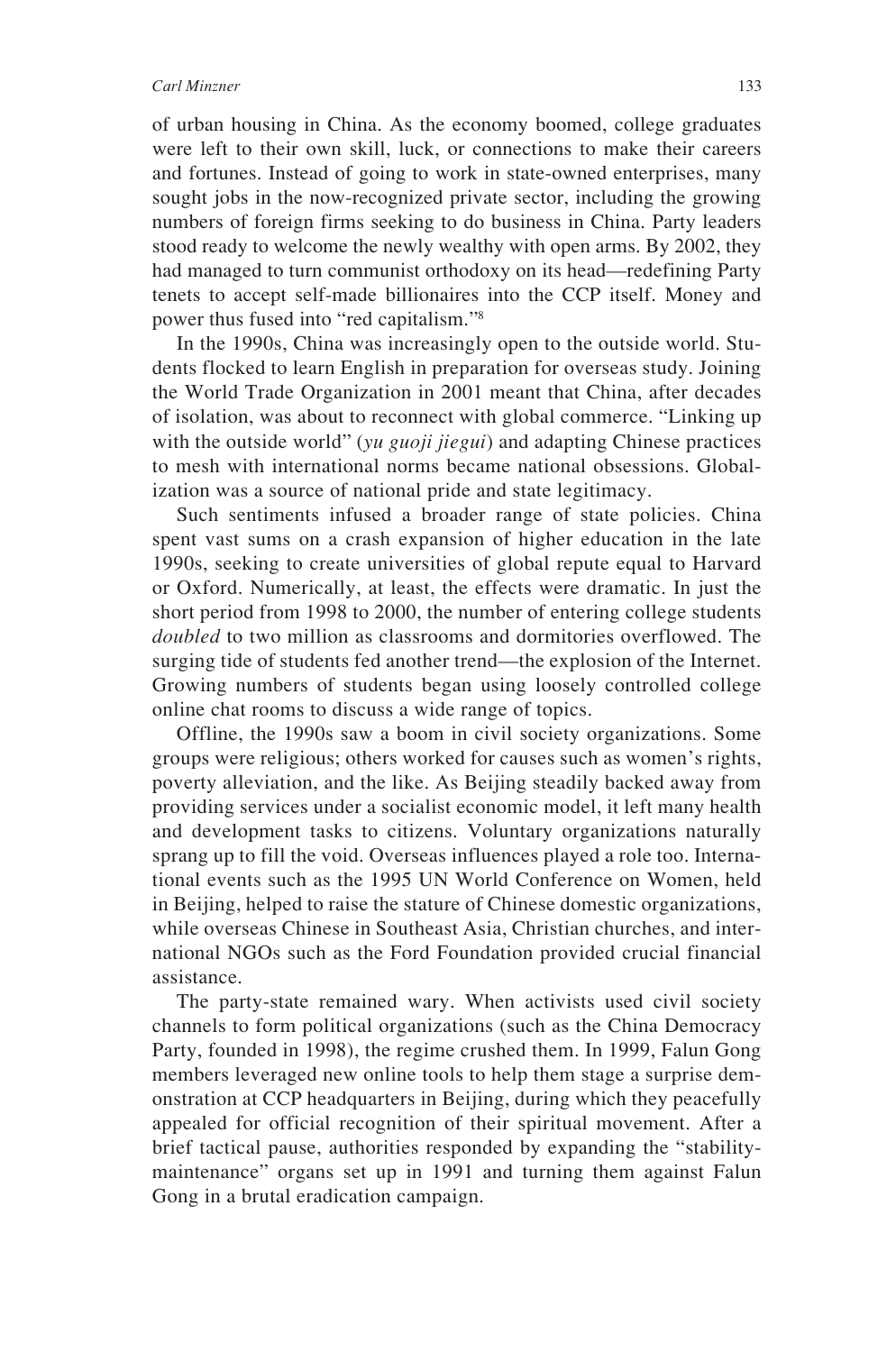By the turn of the millennium, Chinese leaders appeared to have surmounted the crises of the early 1990s. As Andrew Nathan noted in 2003, they had seemingly managed to institutionalize single-party political rule, fusing it with market capitalism and global trade networks to create a "resilient authoritarian" regime that would carry forward into the twenty-first century.

#### **Reform Stagnates, 2003–12**

Beneath the surface, however, the reforms of the 1990s were creating new challenges for the regime. By the early twenty-first century, economic shifts had given birth to a new range of institutional forces. Increasing commercialization meant that media outlets such as the *Southern Weekend* group were no longer simple extensions of the CCP propaganda apparatus. Now, they had to compete for readers and advertising. A generation of crusading and muckraking journalists arose. They began to test the limits of censorship, reporting aggressively on corruption and abuses of power by local officials throughout China. The burgeoning Internet supercharged these efforts as more and more citizens took to new media to voice complaints. Legal reforms led some judges and bureaucrats to suggest that it was time to give China's written constitution real weight. Outside the circles of government, meanwhile, there emerged a cadre of public-interest lawyers—figures such as Teng Biao and Xu Zhiyong who were skilled at wielding media pressure and legal rhetoric to press for deeper institutional reforms.

In 2003, these trends reached their high-water mark. The beating death in police custody of Sun Zhigang, a young college graduate and internal migrant to booming Guangzhou (Canton), triggered an explosion of both online and offline outrage. Liberal legal activists quickly emerged as opinion leaders, articulating legal and constitutional deficiencies with the case. Faced with overwhelming social pressure, Beijing annulled the nationwide detention system under which Sun had been held.

China's leaders began to take a hard look at their society. They saw similarities with conditions in the East European and Central Asian countries where "color revolutions" had toppled authoritarian regimes during the first half of the 2000s. Thus began a steadily escalating crackdown aimed at reasserting official control where it had slipped. The Party's leaders turned against many of its own late-twentieth-century legal reforms. Within the courts, new political campaigns reminded judges of the supremacy of CCP rule over the constitution and laws. Pressure on public lawyers escalated. Regular police visits came first, followed by denial of law licenses, closure of organizations such as the Open Constitution Initiative (2009), and the arrests or lengthy disappearances of key activists.

Similar controls spread on the Internet as well. In 1987, the first email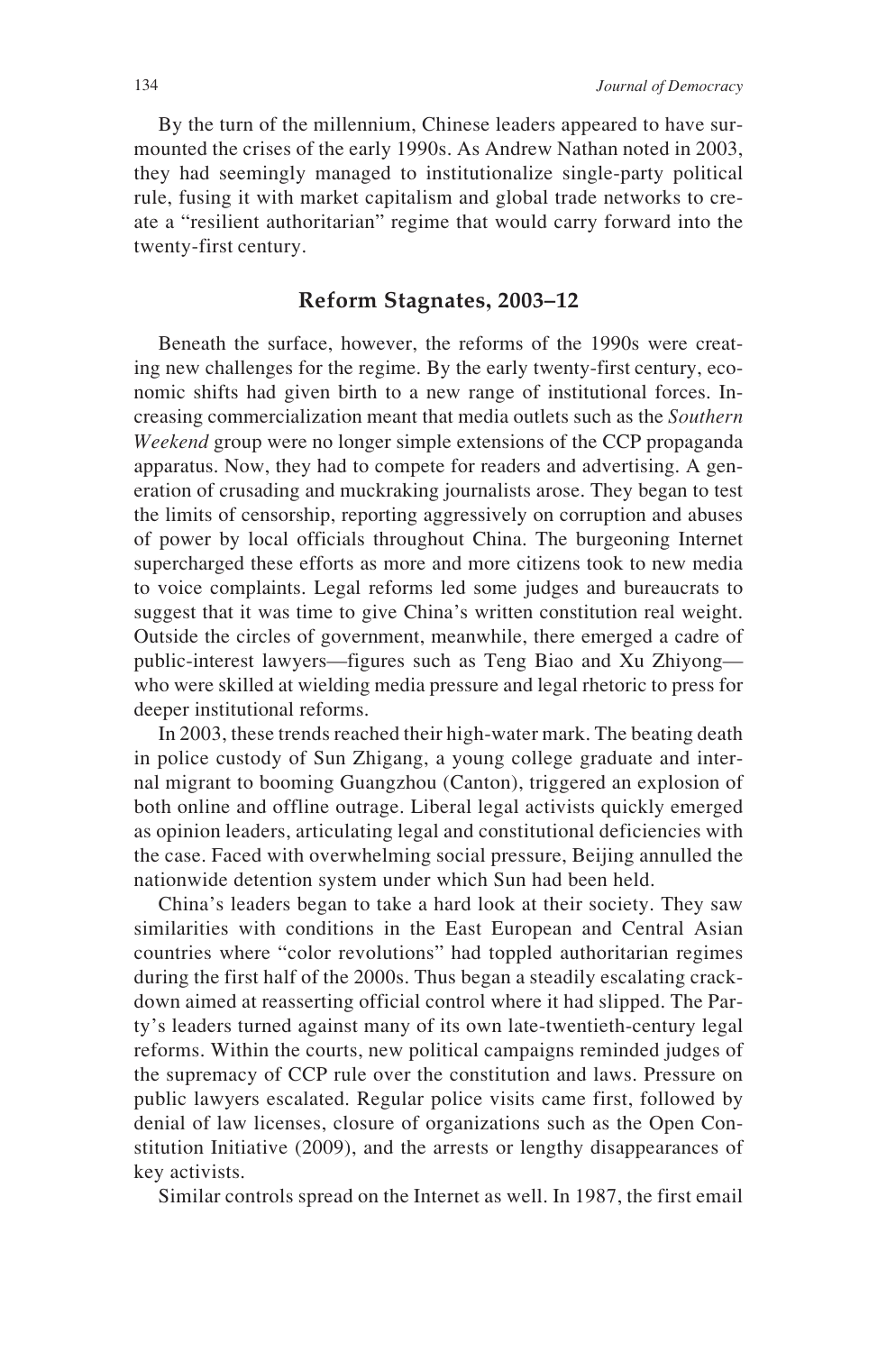from China to Germany had read: "Across the Great Wall, we can reach every corner of the world." Two decades later, Beijing sought to prevent precisely that. State authorities steadily adapted their methods of censoring print and television to the online world, strengthening systems for blocking and filtering information to the point where they became known as the "Great Firewall of China." Rather than a total barrier, the Firewall aims to make certain information outside China so hard to access that most Chinese citizens will give up looking for it. Within China, it attempts to induce self-censorship on the part of most users and Internet providers. The regime sanctions those who refuse to cooperate. Such pressures led Google, which had entered China in 2005, to shutter its domestic Chinese search engine five years later. More compliant domestic firms such as Baidu now dominate the mainland-Chinese search market.

Tighter controls produced an especially dire turn in Xinjiang and Tibet. Since the 1990s, repressive policies in both regions had fueled rising popular resentment. After 2000, Beijing's development policies brought a tide of Han Chinese migrants to each area, but limited benefits for locals. Festering tensions exploded into violence in Tibet in 2008 and Xinjiang a year later. Brutal ethnic riots wracked Urumqi, killing hundreds of residents, both Han and Uighurs alike. Authorities cracked down hard with mass arrests and extensive use of force.

By the early twenty-first century, economic reforms were filling China's cities with the emblems of modern success: skyscrapers and Starbucks. State investment was steered into massive infrastructure and urban-development programs. But in stark contrast to the 1980s, the benefits of such development now flowed disproportionately to a much narrower elite—state companies and foreign investors—rather than to the populace at large. Credit policies increasingly disfavored rural entrepreneurs. Township and village enterprises that had helped rural China to boom during the 1980s faltered. Many went bankrupt.

The impact of these changes rippled through all levels of society. In the early 1990s, the best and brightest of China's college graduates had sought their fortunes in the private sector. By the 2000s, this had reversed. State employment offered more attractive possibilities for enriching oneself—if not through legitimate earnings, then through corruption. Applications to join the civil service surged through the century's early years.<sup>9</sup> Shifts occurred among the working poor as well. With fewer jobs to be had in the countryside, rural residents flowed to the cities in search of work. The migrant population, which had hovered between 60 and 70 million in the early 1990s, surged to 137 million in 2000, and 206 million a decade after that.10 In the cities, however, only established residents had access to urban social benefits—health, education, and pensions. New migrants went without. Trends such as these fueled dramatically accelerating income inequality; by 2008, it reached levels found in Latin America and sub-Saharan Africa.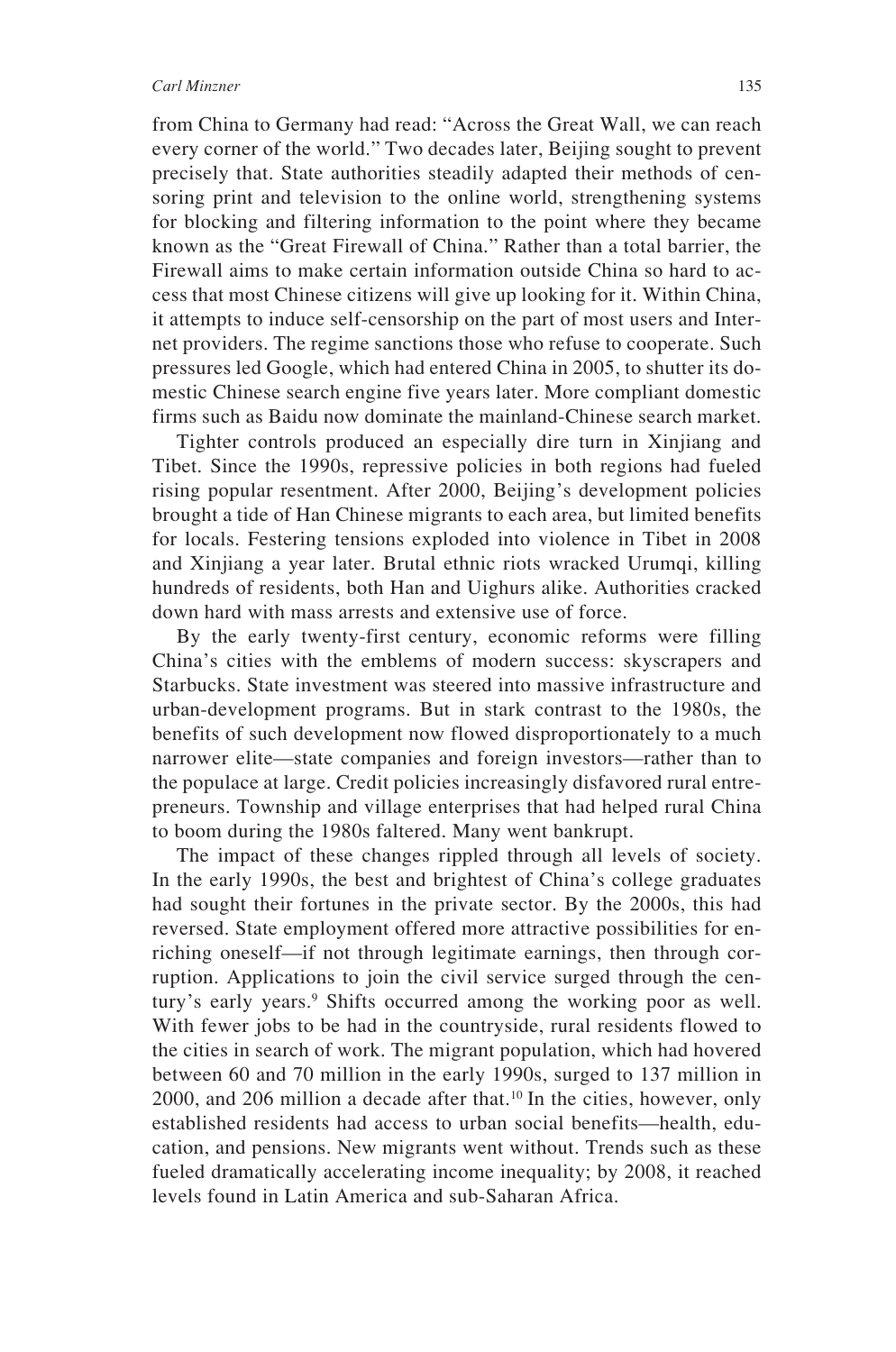Chinese authorities were acutely aware of these problems. In 2007, Premier Wen Jiabao warned that China's development path was "unstable, unbalanced, uncoordinated, and ultimately unsustainable." And under Hu Jintao, authorities took steps to improve the lot of the rural poor. Agricultural taxes were abolished, and rural health care expanded. Such measures helped to stem rising inequality but did little to address underlying imbalances, particularly the steadily expanding privileges of stateowned enterprises. After a bout of reform in the 1990s, a silent counterrevolution had occurred in which state-owned enterprises (SOEs) saw their financial and political privileges reconfirmed. By 2006, Beijing was openly promulgating policies to help state-owned "national champions" compete with the foreign firms that had arrived to do business in China during the reform period.

These economic shifts reflected a deeper political ossification. As Deng's generation of leaders with roots in the 1949 communist revolution passed from the stage, political power diffused among a broader elite. Jiang was weaker than Deng, and Hu was weaker than Jiang. Chinese politics increasingly resembled a feudal oligarchy. Top CCP figures controlled extensive networks of personal influence comprising loyal followers spread throughout middle- and lower-level posts. The fusion of money and power that had taken place since the 1990s meant that these networks sprawled across Party organs, SOEs, and private financial institutions. Such was the case with Zhou Yongkang, a Politburo Standing Committee member, and thus one of China's top nine leaders between 2007 and 2012. On paper, his official portfolio consisted of the massive security apparatus that had ballooned over the prior decade to deal with internal dissent. But his actual turf extended deep into the state energy sector and the Sichuan provincial administration as well. Such cliques defied the basic Leninist principle of centralized rule in a one-party state, facilitated rampant corruption, and stymied systematic reform by fostering nests of resistance to increasingly weak central leaders.

As China approached 2012, politics appeared frozen. With economic and institutional reform seemingly blocked by the twin forces of internal CCP politics and total resistance to political liberalization, the country appeared to be locked in a "trapped transition."11

#### **Reform Unwinds, 2012–15**

Behind the scenes, however, things were beginning to break loose. The year 2012 marked the end of the clear line of succession set by Deng back in the early 1990s. Factional struggles intensified over who would be elevated to positions of power. Opportunistic politicians sought to catapult themselves to higher office. In the southwestern metropolis of Chongqing, local CCP secretary Bo Xilai attempted to turbocharge his efforts to obtain a seat on the Politburo Standing Committee. Break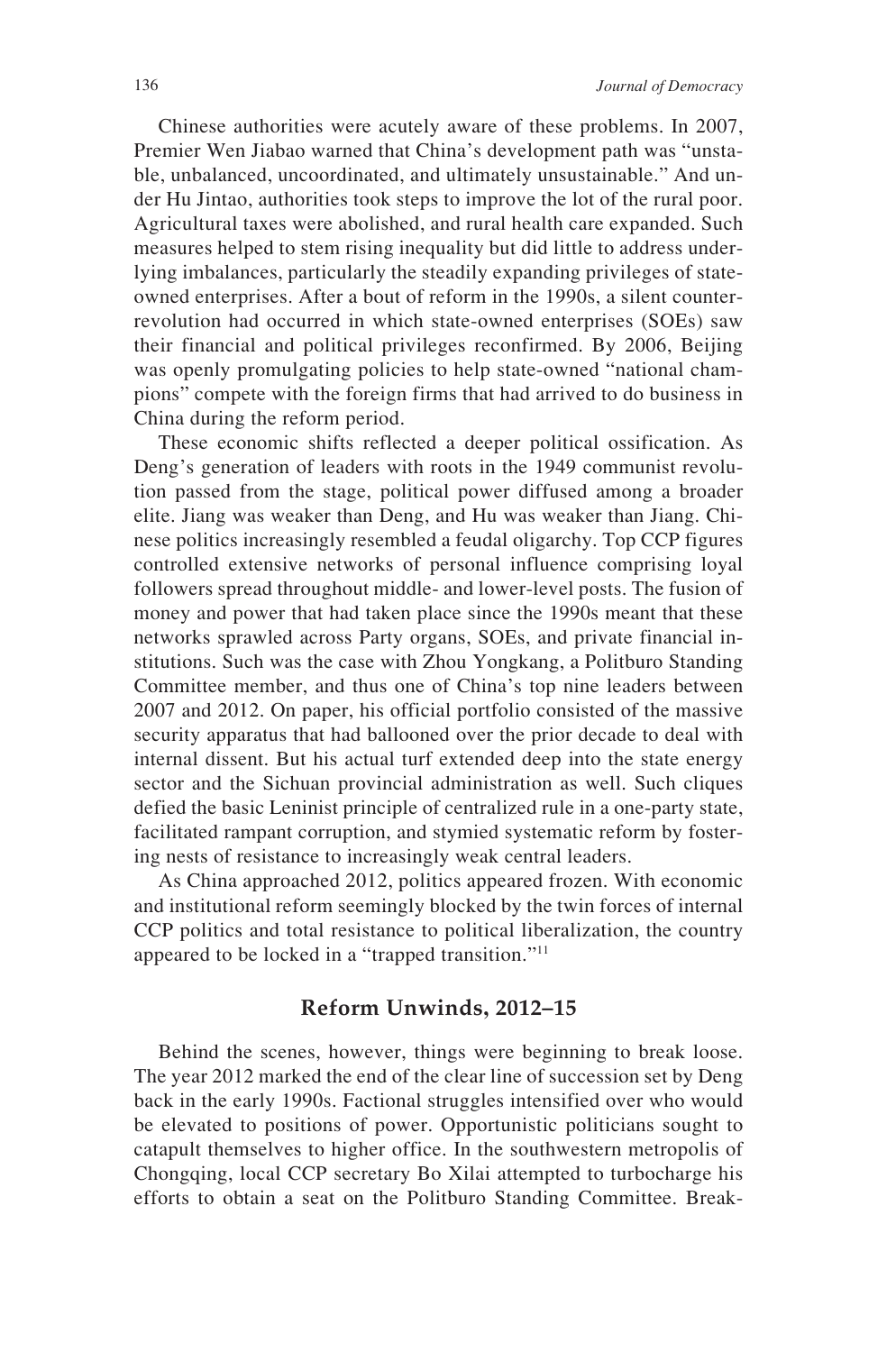ing with long-accepted political norms that emphasized low-key public personas for up-and-coming cadres, he aggressively cultivated a charismatic populist image during his tenure from 2007 to 2012. His signature tactics included mass rallies, a revival of Maoist "red" culture, and an intense campaign against "organized crime" that swept up criminal suspects, legitimate businessfolk, and their lawyers alike.

China's decades-long economic boom was ending. After averaging a phenomenal 10 percent a year between 1979 and 2010, the growth rate slipped to 7.7 percent by 2012 and continued to sink in following years. In part, China was experiencing the same structural and demographic transitions that other developing East Asian economies such as South Korea and Taiwan had gone through. But Beijing's specific development choices exacerbated problems. Since the late 1990s, state-led investments in roads, airports, and housing had loomed large as drivers of economic growth. This reached manic proportions after the 2008 world financial crisis. Seeking to jump-start a slowing economy, Beijing began a massive stimulus program that included building the world's most extensive high-speed rail network almost overnight. Such policies helped to prop up growth in the short term, but at the cost of soaring public debt, anemic domestic consumption, and a threefold overdependence on China's frothy real-estate market to act simultaneously as an engine of growth, a source of local-government revenue (via land sales), and a place to invest private wealth. When the housing bubble began deflating after its 2011–13 peak, the pain made itself felt throughout the Chinese economy.

It was amid this mounting economic and political stress that Xi Jinping took power. Like Bo, he was a "princeling" with an impeccable revolutionary pedigree. Xi was born in 1953; his father had served with Mao. Xi had emerged as a compromise candidate, acceptable to the competing factions identified with Hu and Jiang. Yet once Xi had ensconced himself in China's triad of top offices (general secretary of the CCP, president of the People's Republic, and head of the Central Military Commission) in 2013, he quickly broke through the bonds of established patterns and norms and shook the political landscape.

Xi moved to solidify his position by taking down his rivals. First in line was Bo Xilai. Bo had fallen from grace when his wife was implicated in a sordid murder plot involving the 2011 death of a British businessman, after which Bo's police chief had fled to the U.S. consulate in Chengdu in early 2012. Xi quickly weeded out officials loyal to Bo and placed Bo himself on trial for corruption and abuse of power in 2013. Such a move was not entirely unprecedented. Similar investigations had been used in the 1990s and 2000s to fell individual Politburo members whom Jiang and Hu had regarded as threats during their respective ascents to power.

What followed, however, was new. In 2013, Xi moved against his next target—former security czar Zhou Yongkang, who had apparently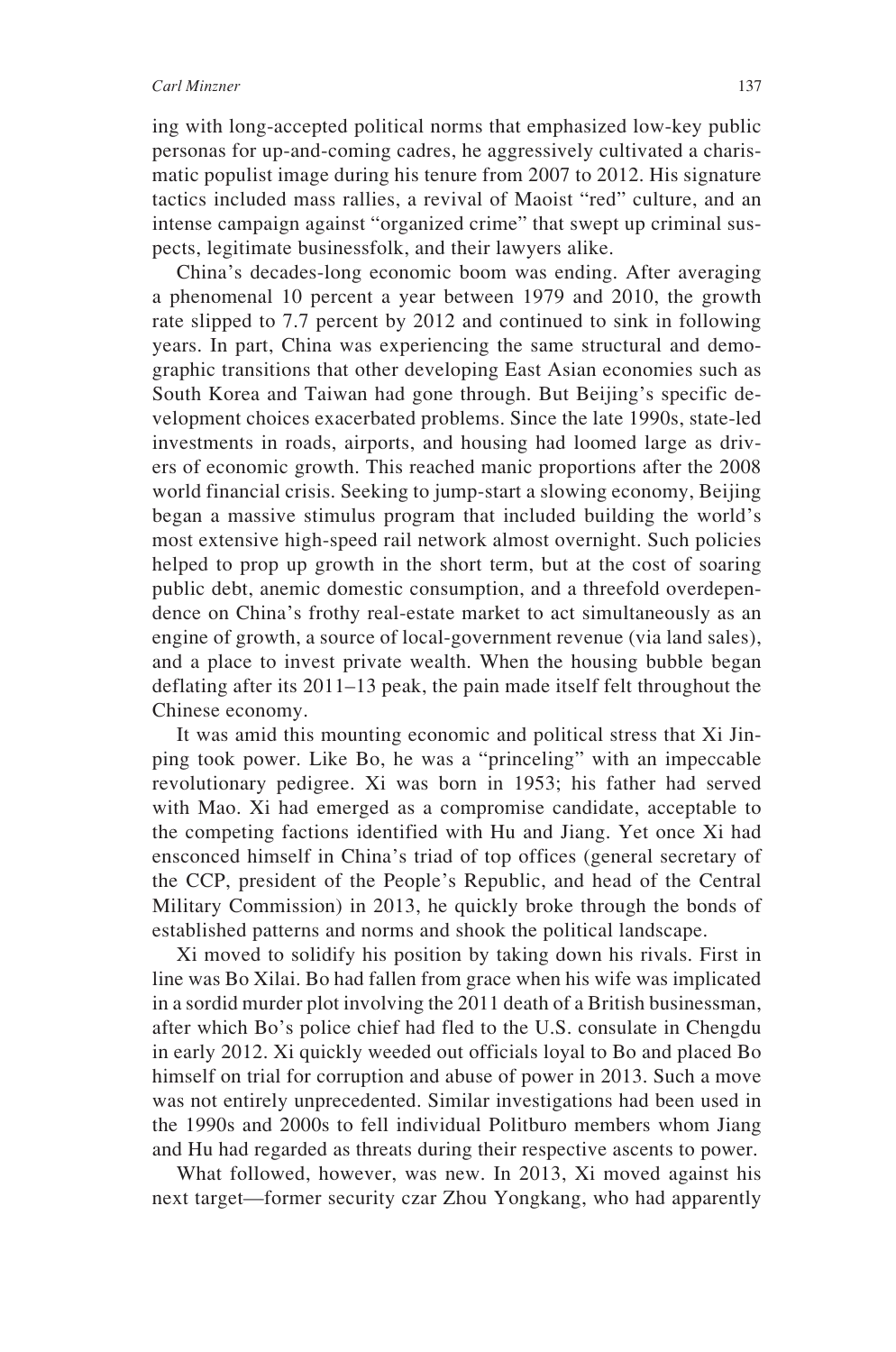dissented from the decision to purge Bo. In doing so, Xi broke with unwritten Party rules that exempted former and current Politburo Standing Committee members from prosecution. Xi's decision radically upend-

*As of early 2015, central CCP organs had begun to speak of the need to "rectify" higher education, purge "Western values" from textbooks, and redirect art and architecture back toward traditional Chinese forms.*

ed conventions that had existed since the beginning of the reform period. The targeting of family members (in this case, Zhou's sons) by investigators further intensified unease among members of the political elite. Wild rumors began to proliferate as to which other former leaders might be next.

Xi coupled his efforts to solidify control with a tough campaign against graft. Run under opaque rules by the secretive CCP disciplinary apparatus, it was the severest such campaign since the reform era began. Week af-

ter week, lists of officials sacked or placed under investigation flowed forth. Xi thus shattered 1990s-era norms that had tolerated both the fusion of money and politics and the unabashed displays of excess that resulted. Once self-confident cadres began to grow palpably afraid. Sales of Prada handbags and the receipts of Macau gambling houses nosedived. China's ultra-rich busied themselves with efforts to move their assets and families abroad, while midlevel bureaucrats hunkered down in fear that a wrong move would end their careers, or worse.

By late 2014, rumors began swirling that retired top leaders such as Hu and Jiang had warned Xi to curb his efforts. If indeed they had urged him to avoid tangling with too many of the elite patronage networks, there is little evidence that he has heeded their message. On the contrary, the early months of 2015 saw the anticorruption campaign sweep through top military ranks, claiming a former Central Military Commission vice-chairman and dozens of generals. Most recently, it has even begun to envelop Hu's and Jiang's own factional allies.

With both the bureaucracy and other top leaders cowed, Xi centralized his formal power. A galaxy of new internal Party leadership groups has taken shape in the areas of foreign affairs, economic reform, and Internet security. Their shared feature is Xi Jinping at the apex. The domestic-security apparatus that Zhou Yongkang and his predecessors had assiduously built has been folded into a new national-security commission, chaired (unsurprisingly enough) by Xi. Such moves run contrary to internal CCP practices dating from the 1980s. Under these old customs, top Party officials had divided power among themselves, seeking elite stability through a rough balance of power. Xi has overturned this, stamping himself as the most powerful Chinese leader since Deng, and perhaps since Mao.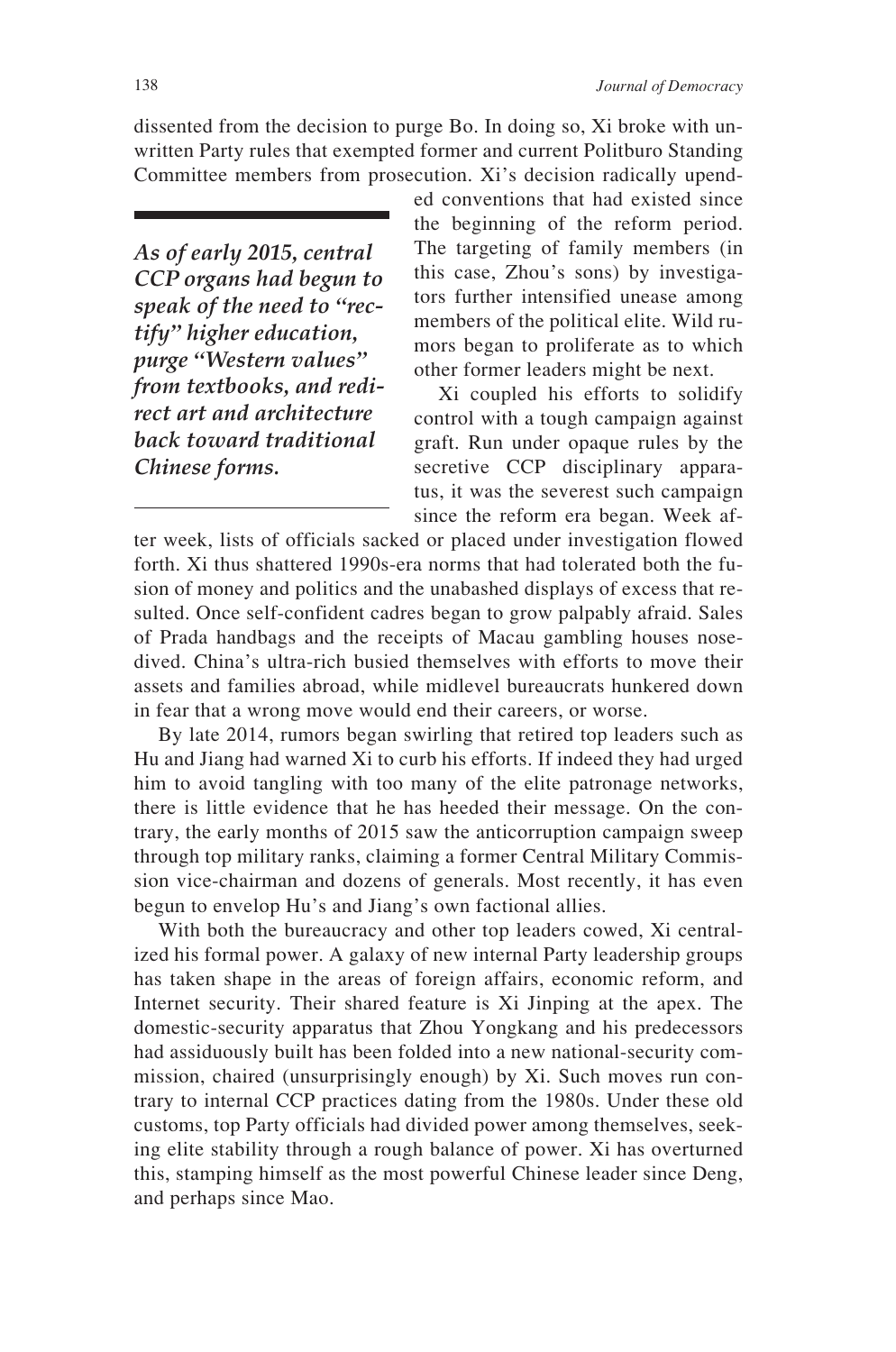During his rise, Xi has borrowed directly from the playbook of his fallen rival Bo Xilai. He has projected a populist image, aided by the star quality of his wife, a renowned folk singer. His confident, easy interactions with the public have formed a sharp contrast with those of his predecessor Hu Jintao, a wooden speaker given to stiff sloganeering. Xi has tapped into a real vein of support among citizens who are disgusted by official graft, and who love seeing the rich and powerful being brought to their knees by a strong leader who knows how to get things done.

Xi has built on this sentiment. His image-building has begun to give off the whiff of a personality cult, with aromatic notes steadily strengthening over time. His public appearances have received a level of television coverage dwarfing that accorded to any other top official. Starting in 2014, he has begun delivering an annual personal address to the nation. Popular adulation for "Papa Xi"—a nickname that began online and has now drifted into the state press—has become a noticeable phenomenon. After Xi's surprise December 2013 visit to a Beijing dumpling restaurant to dine with ordinary customers, it became a pilgrimage site for tourists. By early 2015, art students at one Beijing college were sketching his portrait as part of their entrance examination. The 2015 edition of the annual Chinese New Year's gala on state television—the world's most-watched annual broadcast, with a viewership approaching eight-hundred-million people—featured singers crooning "I give you my heart" while scenes of Xi visiting citizens and troops flashed behind them. This is a long way from the low-key style of collective leadership that had prevailed since the end of the Cultural Revolution in the 1970s.

Playing the populist card has gone hand in hand with reinforcing hard-line policies launched under Hu Jintao. The crackdown on publicinterest lawyers has tightened. Social-media sites have been subjected to tighter controls. Even those used to a degree of immunity have found themselves targeted. Foreign businesses have been alarmed by steppedup corruption probes into pharmaceutical companies, dawn raids by antimonopoly regulators on firms ranging from Microsoft to Mercedes-Benz, and proposed antiterror rules that would require foreign software companies to hand over their encryption keys. New civil society laws have tightened restrictions on foreign NGOs. As of early 2015, central CCP organs had begun to speak of the need to "rectify" higher education, purge "Western values" from textbooks, and redirect art and architecture back toward traditional Chinese forms.

Such moves reflect a deeper shift. For decades, state ideology has remained in limbo—a matter of perfectly coiffed television anchors mouthing increasingly anachronistic Marxist slogans. Xi has deepened efforts to find a new basis for the legitimacy of single-party rule. This son of a Maoist revolutionary has pivoted back to the pre-Maoist past, making a pilgrimage to the hometown of Confucius, extolling traditional Chinese culture, and embracing reformers from the time of the Qing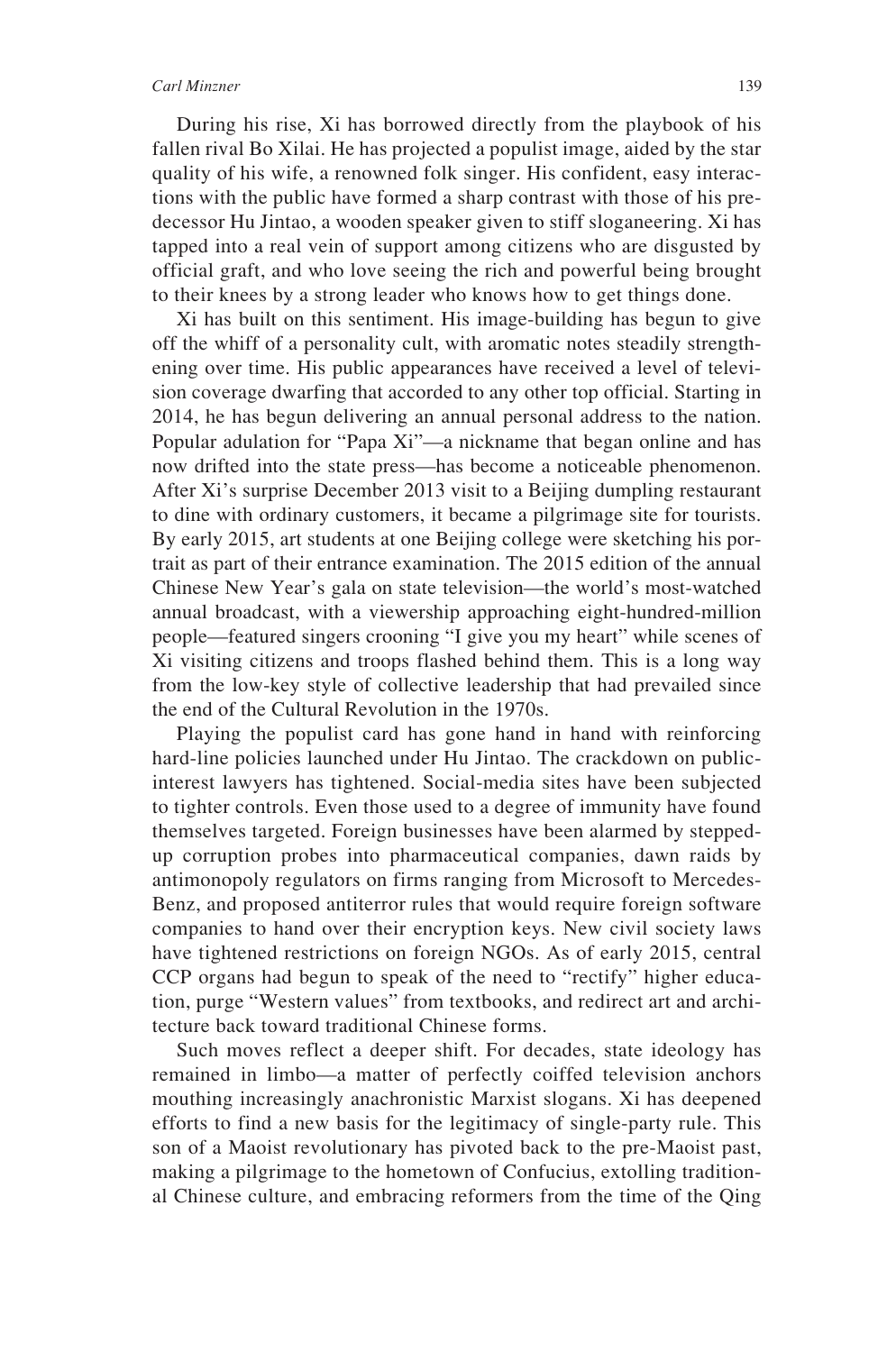dynasty (1644–1912) who were once derided as "feudal" or "reactionary." Under Xi's mantra of the "China Dream," a new ethnonationalist narrative has been taking shape. Slowly, China has begun to turn away from the late twentieth century and its policies of cultural openness. In schools, the role of English in the national college-entrance test has been deemphasized. On television, risqué knockoffs of Western dating programs have been eclipsed by game shows that test contestants' knowledge of Chinese-language characters.

For many, the new emphasis on China's own cultural roots has fed a welcome sense of national pride. But it has intensified tensions with those who do not fit the new state narrative. Unregistered Christians in Zhejiang Province, tacitly tolerated for decades, have been hit by a sweeping official campaign of church demolitions. Relations between the vast Han Chinese majority and ethnically distinct minority populations have worsened. In Tibet, continued state repression has produced a wave of self-immolations by more than a hundred young people. In Xinjiang, state suppression of Uighur identity and the Muslim religion have fueled radicalization and a rising wave of domestic terrorism. In Hong Kong, increasing mainland influence and Beijing's heavy-handed controls have stirred discontent among Cantonese-speaking citizens fearful about the fate of their distinctive cultural and political identity, resulting in the 2014 Occupy Central movement—the largest protests anywhere in China since 1989.12

#### **After the Reform Era**

Political stability, ideological openness, and rapid economic growth were the hallmarks of China's reform era. But they are ending. China is entering a new era, the age *after* reform.

This is not entirely bad. For some in China, it may mean a chance to address such reform-era excesses as rampant ecological damage, stark social inequality, and a cultural heritage badly damaged in the rush to modernize. Yet there is also a dark side.

What kept China stable during the reform era can be summed up in a single word: institutionalization. The last two decades of the twentieth century saw the rise of an increasingly steady set of norms in China to govern state and society alike:

- An increasingly norm-bound politics of elite succession;
- A depoliticization of the bureaucracy, marked by the decline of factional purges and the rise of meritocratic norms;
- Steady institutional differentiation, with top CCP leaders handling more clearly defined portfolios and SOEs responding to market pressures;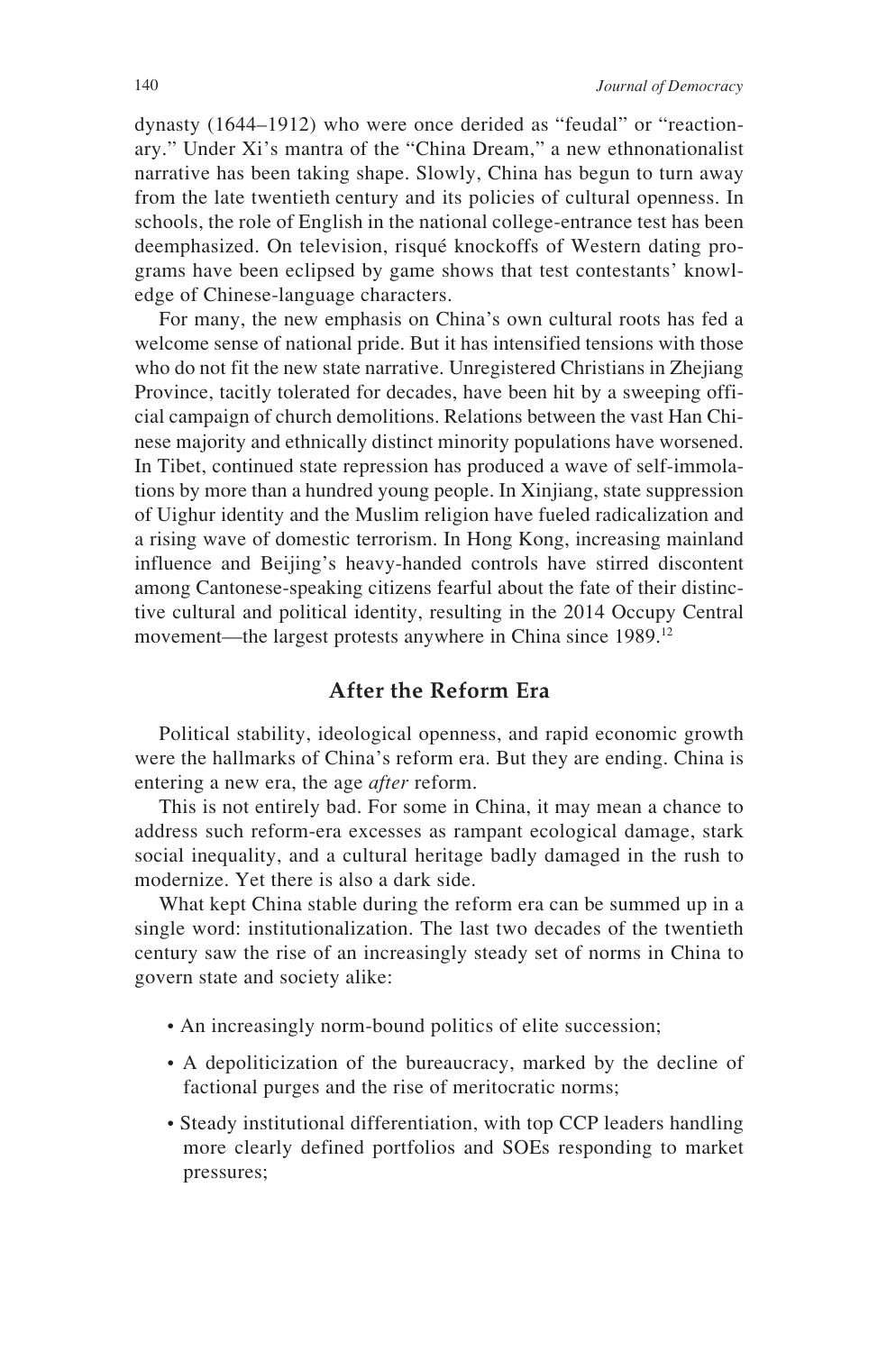- The emergence of bottom-up "input" institutions—local elections, administrative-law channels, and a partly commercialized media airing popular grievances—that gave citizens a limited political voice and helped to boost state legitimacy;
- New channels that helped to give the rising new economic elite a sense of being invested in both China's future as well as in the existing party-state;
- An ideological stance open enough to welcome a broad range of domestic social constituencies and foreign institutional innovations alike.13

These all are now unwinding. Some—such as semicompetitive local elections or assertive domestic media outlets—quietly gave way over the past decade in the face of renewed state controls. Since Xi's rise in 2012, other norms have been broken more dramatically.

The reasons for the unwinding are twofold. First, Beijing has systematically undercut its own bottom-up reforms. Over the past two decades, a regular pattern has developed. Individual leaders sponsor reforms to address latent governance problems. Doors open. Citizens start to use them to participate politically. Villagers begin to organize around semiopen elections. Public-interest lawyers explore new legal channels. Social media start to take shape as a forum in which citizens can air grievances. At that point, central Party authorities get nervous. They see shades of 1989 and step in to put a lid on things. Reforms are smothered, activists detained. For precisely this reason, China has remained locked in a one-step-forward, one-step-backward dance since the 1990s, with the Party regularly deinstitutionalizing everything outside its own walls.

Naturally, this is a problem for Chinese society. It robs social activists of the gradual evolutionary path toward becoming a moderate, institutionalized political force. But it is a problem for the rulers too. Absent any external checks, the semi-institutionalized nature of Party rule since the 1990s has fused with the fastest accumulation of wealth in human history to produce vested political and economic interests that are both highly corrupt and deeply resistant to change—the Chinese analogue of the K Street lobbyist–U.S. Congress nexus, but without even the shadow of elections, judicial oversight, or a free press as checks.

Now put yourself in Xi Jinping's shoes. You know that China faces deep economic and social challenges. You sense that the Party itself has gone badly astray. Yet you lack any external institutions to rectify it. Nor is there an alternative political force—such as the organized opposition movements that emerged despite authoritarian rule in Taiwan and South Korea—that you might employ as a counterweight. (Not that you would even remotely entertain such a notion: The lessons of 1989 run too deep.) What would you do?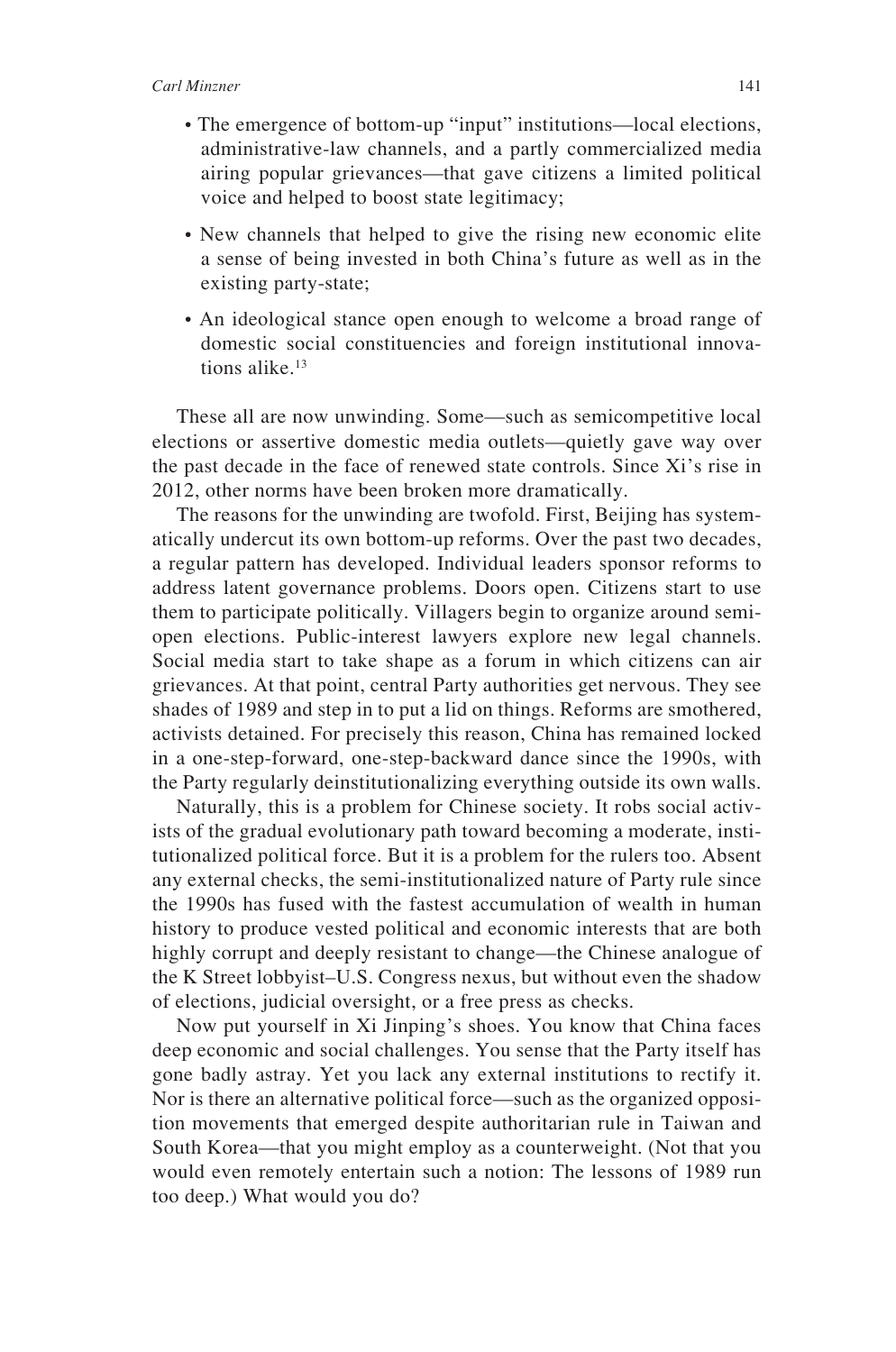Here we come to the second reason for the shifts noted above. Xi appears to have concluded that his only path to a breakthrough requires him to tear up the existing rules—reversing many if not all of the partly institutionalized internal Party norms that Andrew Nathan noted back in 2003. Hence Xi has opted for politicized anticorruption purges of rivals, centralization of power in his own hands, cultivation of a populist image, and an ideological turn toward nationalism and cultural identity. These are not mere transitory policies. For Xi, they are absolutely fundamental shifts necessary to address the crisis he sees facing China.

He may be right. Optimists can point to his efforts at fiscal and economic reform. They can cite his efforts to strengthen Party disciplinary and legal systems as indications that he will build new political institutions on the ashes of the old.14 Perhaps Xi does indeed belong to that rarest of all rare breeds—the benevolent authoritarian emperor who presides wisely over the remodeling of China, while ruthlessly crushing dissent in the process.

Moreover, there are still several key reform-era norms that have not yet been breached. The ideological redefinition of China remains embryonic. Marxist dialectics still figure in CCP speeches even as Confucian quotations proliferate. And Chinese state television, unlike its Russian counterpart, continues to promote interethnic harmony rather than rank appeals to majority-group chauvinism. Most important, Xi has drawn a clear line at social mobilization. For all of his invocation of Mao-era symbolism, there has been no sign that he intends to resort to mass movements.

Yet China is now steadily cannibalizing its own prior political institutionalization. Observers such as David Shambaugh, who once pointed to such institutionalization as a source of stability for the party-state, are revising their evaluations of the system's sustainability sharply downward.15 Others have begun to speculate openly whether reform-era policies limiting top Party leaders to ten years in office might be next to go, with Xi Jinping perhaps trying to extend his rule well beyond 2022.<sup>16</sup> Uncertainty hangs in the air. Chinese with the most to lose are diversifying against risk—placing their money in Vancouver real estate and their children in U.S. colleges, and maybe even seeking passports from one or another of the small Caribbean nations that is known to put citizenship up for sale.

The events of 1989 did not resolve the core question of China's political future. Nor did they put it on hold indefinitely. Rather, they launched a cascading set of effects that have swept through China's politics, economy, and society in the years since. The resulting reverberations have now begun to dislodge core elements of the institutional consensus that has governed China for decades. A new future is slouching toward Beijing to be born.